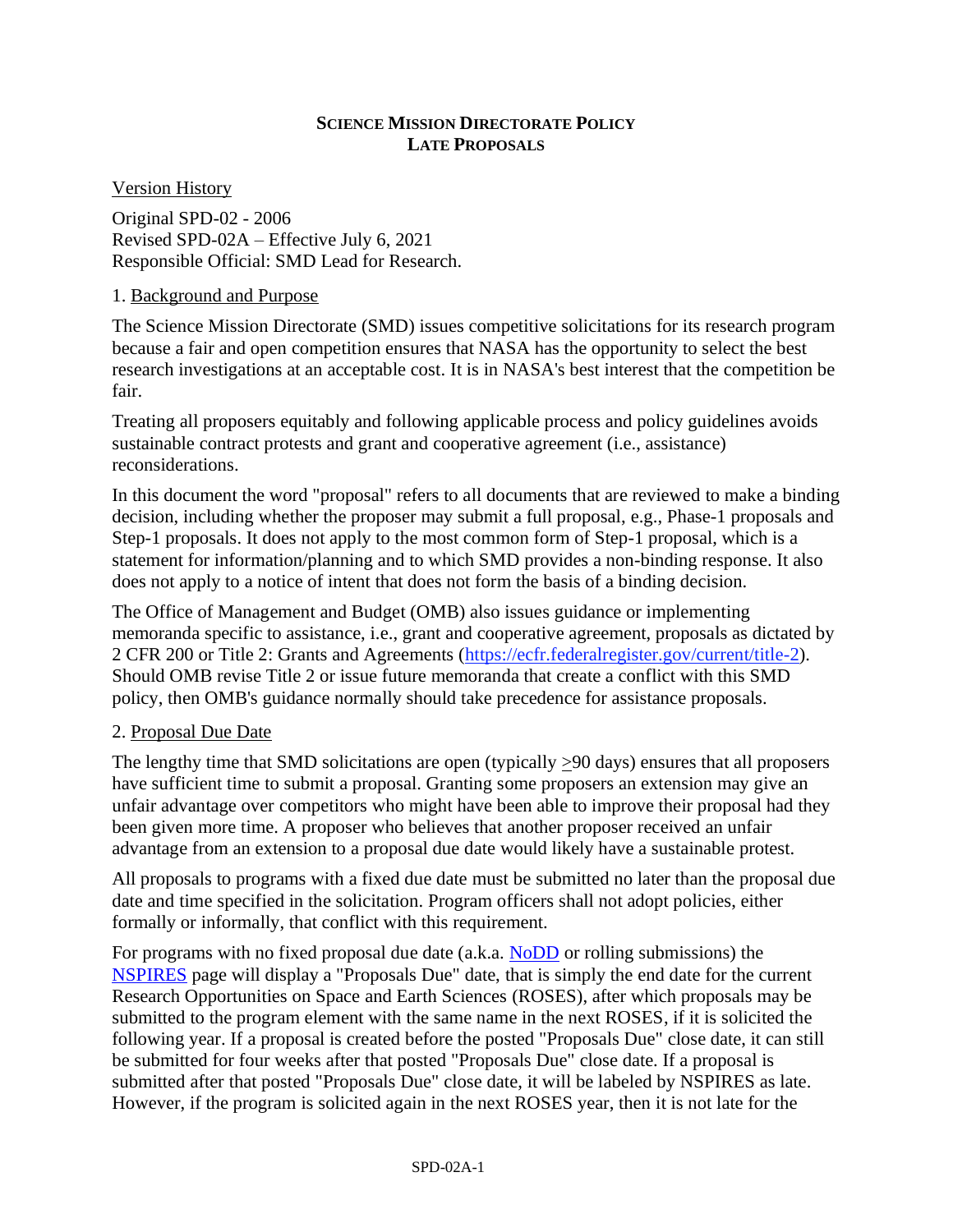purpose of this policy and no special justification or rationale is needed to send that proposal for review. If the program is not solicited again in the next ROSES year, then it is late.

# 3. NASA Acquisition Regulations Governing Late Proposals

. see also Appendix H *[the NASA Guidebook for Proposers](https://www.nasa.gov/offices/ocfo/gpc/regulations_and_guidance)* In general, the Federal government does not accept proposals that are submitted late in response to a competitive solicitation. The Federal Acquisition Regulations (FAR) prohibit Federal agencies including NASA from accepting late proposals for consideration (FAR §15.208(b)). However, the NASA FAR Supplement (NFS) allows NASA to accept late proposals submitted in response to Announcements of Opportunity (AOs), NASA Research Announcements (NRAs), and other solicitations (NFS §1815.208(b), NFS §1852.235-72(g) under specific circumstances,

The only circumstances under which a late proposal may be accepted for review is if "…a significant reduction in cost to the Government is probable or if there are significant technical advantages, as compared with proposals previously received." Program officers may not accept late proposals for review without concurrence from the selection official that the proposal satisfies one, or both, of these requirements. Since almost every solicitation receives many more high-quality proposals than can be supported with the available funds, a determination that a late proposal is of distinct benefit over its competitors is likely to be rare.

# 4. Allowances for Technical Problems and Natural or Anthropogenic Disasters

Proposers are advised in every NASA solicitation that it is their responsibility to begin the proposal submission process early enough to account for ubiquitous technical problems with computer systems and with the internet or, if applicable, to allow for delivery of any required physical materials (e.g., hard copy or media holding data) to the designated postal address.

Similarly, starting a proposal in NSPIRES or Grants.gov, or even "releasing" the proposal to the authorized representative, does not satisfy the requirement for on-time submission.

SMD has a history of delaying due dates in the event of a natural or anthropogenic disaster that interferes with proposal submission, e.g., [see this example.](https://science.nasa.gov/researchers/sara/grant-solicitations/roses-2020/amendment-89-c8-ldap-step-2-proposal-due-date-delayed-march-5-2021-due-widespread-power-loss) When proposing organizations predict that their capacity to develop or submit proposals will be hampered by disaster they should immediately, in advance of the proposal deadline if at all possible, email the [Program](https://science.nasa.gov/researchers/sara/program-officers-list/)  [Officer](https://science.nasa.gov/researchers/sara/program-officers-list/) and [SARA@nasa.gov](mailto:SARA@nasa.gov) to ask for a delay of due date for the program.

If impacted organizations are unable to inform SMD of the disaster in advance of the proposal deadline, proposers should email the [Program Officer](https://science.nasa.gov/researchers/sara/program-officers-list/) and [SARA@nasa.gov](mailto:SARA@nasa.gov) when safe to do so to ask that SMD take action to take into account the disaster.

If an emergency or unanticipated event interrupts normal NASA operations or those of the NSPIRES system so that proposals cannot be submitted or received by the exact time specified in the solicitation, and urgent Government requirements preclude amendment of the solicitation closing date, the time specified for receipt of proposals will be deemed to be extended to the same time of day specified in the solicitation on the first work day on which normal NASA operations or those of the NSPIRES system resume. An example might be an act of nature (e.g., hurricane or blizzard affecting NASA) or a human act (e.g., NSPIRES is offline). The failure of the proposing team to pull their proposal together and complete submission prior to the deadline, for whatever reason, does not constitute a technical problem. The failure of the proposal team to meet a published delivery deadline does not constitute a technical problem. Other circumstances that may constitute a technical problem will be reviewed on a case-by-case basis.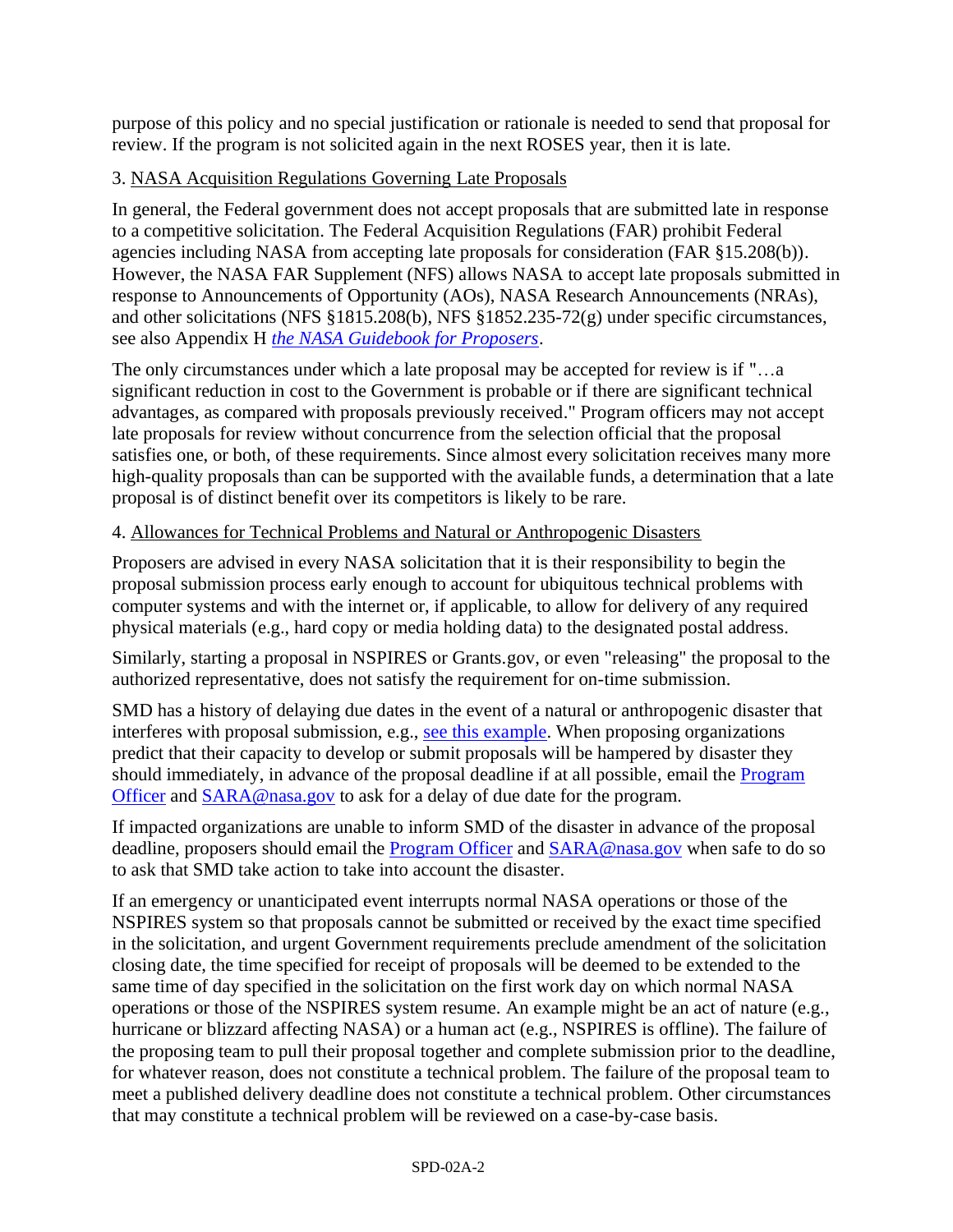With the concurrence of the Selecting Official, a program officer may declare a proposal "on time" if a proposal would have been received by NASA before the proposal deadline in the absence of the technical problem, if the technical problem cannot be reasonably anticipated and is beyond the reasonable control of the proposer, and if the proposer does not gain a competitive advantage through these circumstances.

## 5. Requests for Permission to be Late

SMD does not pre-approve the submission of a late proposal. The decision to submit a late proposal is solely that of the proposer, and it is then SMD's decision whether to accept it or not. The SMD program officer is not empowered to authorize the submission of a late proposal.

A program officer who receives a request for permission to submit a late proposal, for whatever reason, should reply by referring the proposer to NASA and SMD policy, e.g., "SMD's policy on late proposals (at [https://science.nasa.gov/researchers/sara/library-and-useful-links\)](https://science.nasa.gov/researchers/sara/library-and-useful-links) forbids me from either giving permission to submit a late proposal or prohibiting submission of a late proposal. The decision to submit a late proposal is yours to make. NASA will then decide whether to accept the late proposal for review or not depending on whether the proposal offers a significant technical advantage or cost savings to the Government as compared to proposals received on time."

# 6. Handling Late Proposals

Only the Selecting Official (or a designee) may give a program officer permission to accept a late proposal for review.

When a late proposal is received, the program officer must conduct an initial determination as to whether "a significant reduction in cost to the Government is probable or if there are significant technical advantages, as compared with proposals previously received." If the program officer determines that the proposal should be reviewed, then a request must be made in writing (email is acceptable) to the Selecting Official. The request must identify the proposer and explicitly describe the advantages offered by the late proposal. The program officer must receive written approval (email is acceptable) from the Selecting Official before the proposal is accepted for review.

Late proposals should only be considered for review if there is a practical way of reviewing the proposal along with the on-time proposals. If the late proposal would be handled in a manner different than the on-time proposals, then the plan for reviewing the late proposal must be an explicit part of the decision to accept the late proposal for review.

If any late proposals are accepted for review, the circumstances must be noted in the Selection Statement or Portfolio Plan that is signed by the Selecting Official. This notice may either be discussed in the body of the selection document, or the written approval to review the late proposal may be appended to the selection document.

## 7. References

## NFS §1815.208(b)

The FAR late proposal criteria do not apply to Announcements of Opportunity, NASA Research Announcements (see NFS §1852.235-72), and Small Business Innovative Research (SBIR) Phase I and Phase II solicitations, and Small Business Technology Transfer (STTR) solicitations. For these solicitations, proposals or